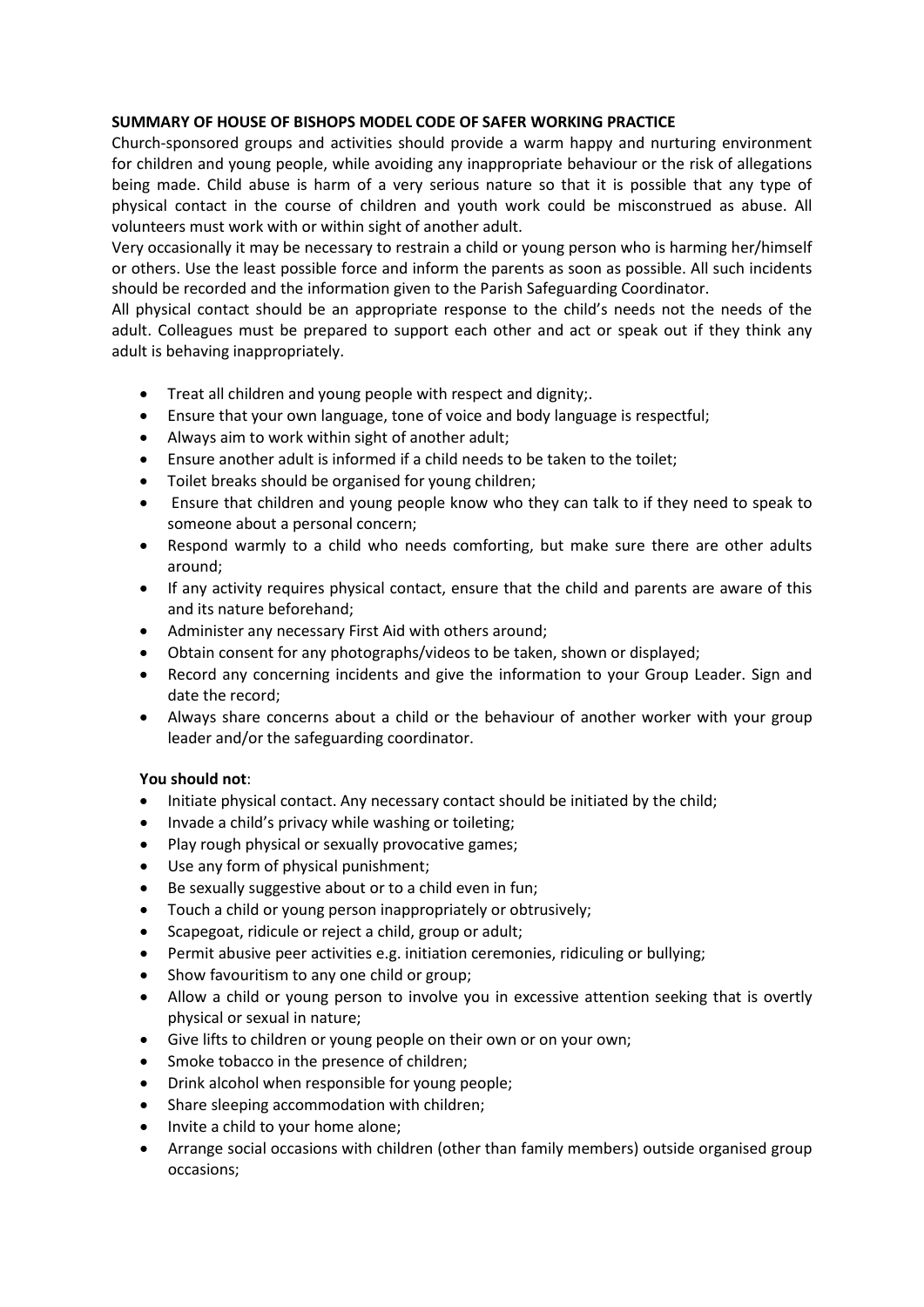- Allow unknown adults access to children. Visitors should always be accompanied by a known person;
- Allow strangers to give children lifts.

### **Additional guidelines for group leaders**

- Ensure any health and safety requirements are adhered to;
- Undertake risk assessments with appropriate action taken and record kept;
- Keep register and consent forms up to date;
- Have an awareness, at all times, of what is taking place and who is present;
- Create space for children to talk either formally or informally;
- Liaise with Safeguarding Coordinator over good practice for safeguarding;
- Always inform the Safeguarding Coordinator of any specific safeguarding concerns that arise.

#### **Children with Special Needs**

Premises, toilets and access should be suitable for children and people with disabilities in order that the church can welcome them. The parent should be asked how best to meet the child's special needs.

Disability legislation requires organisations to take reasonable steps to meet the needs of disabled people and this includes children.

#### **Consent**

Consent needs to be from a parent or person with parental responsibility. It can be from the child or young person if he or she has sufficient age and understanding in relation to the specific issue. So, for example, while parental consent is always required for a group residential holiday, a teenager would usually be able to consent to the photos from the holiday being displayed in church. A record must be kept of those who have given consent for any specific activity.

#### **Registration**

A registration form should be completed for every child or young person who attends groups or activities. The form should be updated annually and include the following:

- Name and address;
- Date of birth;
- Emergency contact details;
- Medical information;
- Any special needs including activities that the child is unable to take part in;
- Consent for emergency medical treatment;
- Consent for photographs and videos if relevant;
- Separate consent should be obtained for one-off events and activities, for example swimming, and also for outings, weekends away;
- All personal details and consent forms must be stored securely.

#### **Staffing levels**

Any group that includes children who are under six years old and that meets regularly for more than two hours in any one day or for more than fourteen days a year must register their group. Please contact your local branch of OFSTED for advice.

#### **Recommended staffing levels**

The recommended minimum staffing levels for children's groups are given below.

More help may be required if children are being taken out, are undertaking physical activities or if circumstances require it.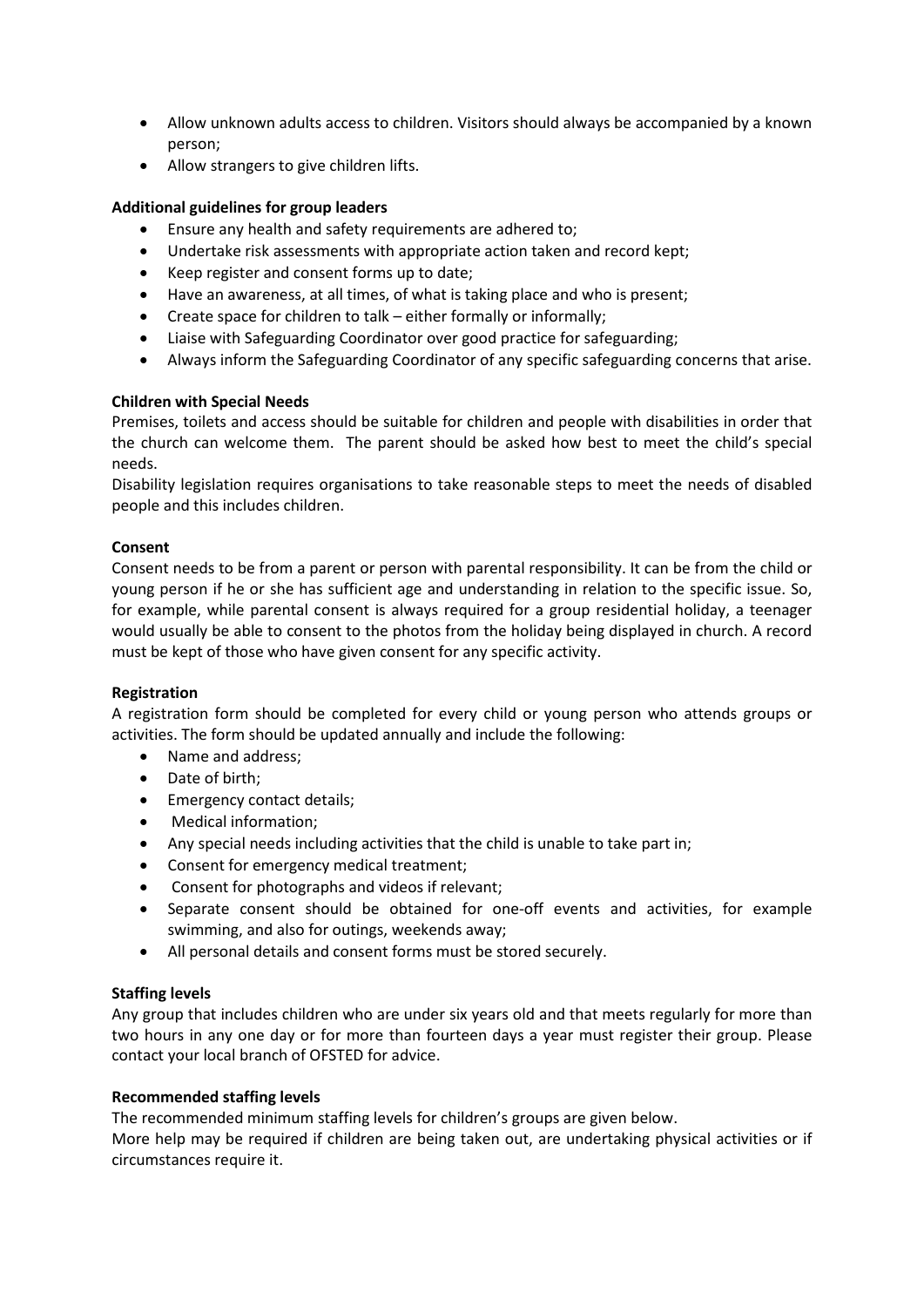0–2 yrs 1 person for every 3 children 1 : 3 2–3 yrs 1 person for every 4 children 1 : 4 3–8 yrs 1 person for every 8 children 1 : 8

Over 8 yrs 1 person for the first 8 children then 1 extra person for every extra 12 children

Each group should have at least two adults and it is recommended that there should be at least one male and one female if possible. If small groups are in the same room or adjoining rooms with open access between them then it is possible to have only one adult per group, dependent on the nature of the activity.

Young people who are being encouraged to develop their leadership skills through helping should always be overseen by an appointed worker who will be responsible for ensuring that good practice and safeguarding procedures are followed and the work they are doing is appropriate to both their age and understanding.

Adults who assist on one or two occasions must be responsible to an appointed worker. Thereafter they should become part of the team and be properly appointed through the normal recruitment process.

# **Safe environment**

Display both the Childline telephone number in a prominent place where children and young people can see it and the Family Lives number for parents.

Meeting places should be warm, well lit and well ventilated. They should be kept clean and free of clutter. Electric sockets should be covered. Toilets and handbasins should be easily available with hygienic drying facilities. Appropriate space and equipment should be available for any intended activity. If food is regularly prepared for children on the premises, the facilities will need to be checked by the Environmental Health Officer and a Food Handling and Hygiene Certificate acquired. Children's packed lunches should be kept refrigerated. Drinks should always be available.

- Groups must have access to a phone in order to call for help if necessary.
- Adults should be aware of the fire procedures. Fire extinguishers should be regularly checked and smoke detectors fitted throughout the premises.
- A fire drill should be carried out regularly.
- Unaccompanied children and young people should be encouraged not to walk to or from premises along dark or poorly lit paths.
- A First Aid kit and Accident Book should be available on the premises. The contents of the First Aid kit should be stored in a waterproof container and be clearly marked. Each group should designate one worker to check the contents at prescribed intervals. Staff and volunteer workers should be encouraged to have some First Aid knowledge and the parish should encourage access to First Aid training. A list of first aiders in the parish should be compiled and kept available. All accidents must be recorded in the accident book.

#### **e-safety**

- Ensure all electronic communications are appropriate and professional.
- If using e-technology as a group activity, ensure that an adult worker knows and understands what is happening within the group.
- Do not make any relationship with a child (other than family members) through a social networking site.
- Maintain a log of all electronic contact with individuals or groups including messaging and texting. (See Diocesan Guidance on e-Safety).